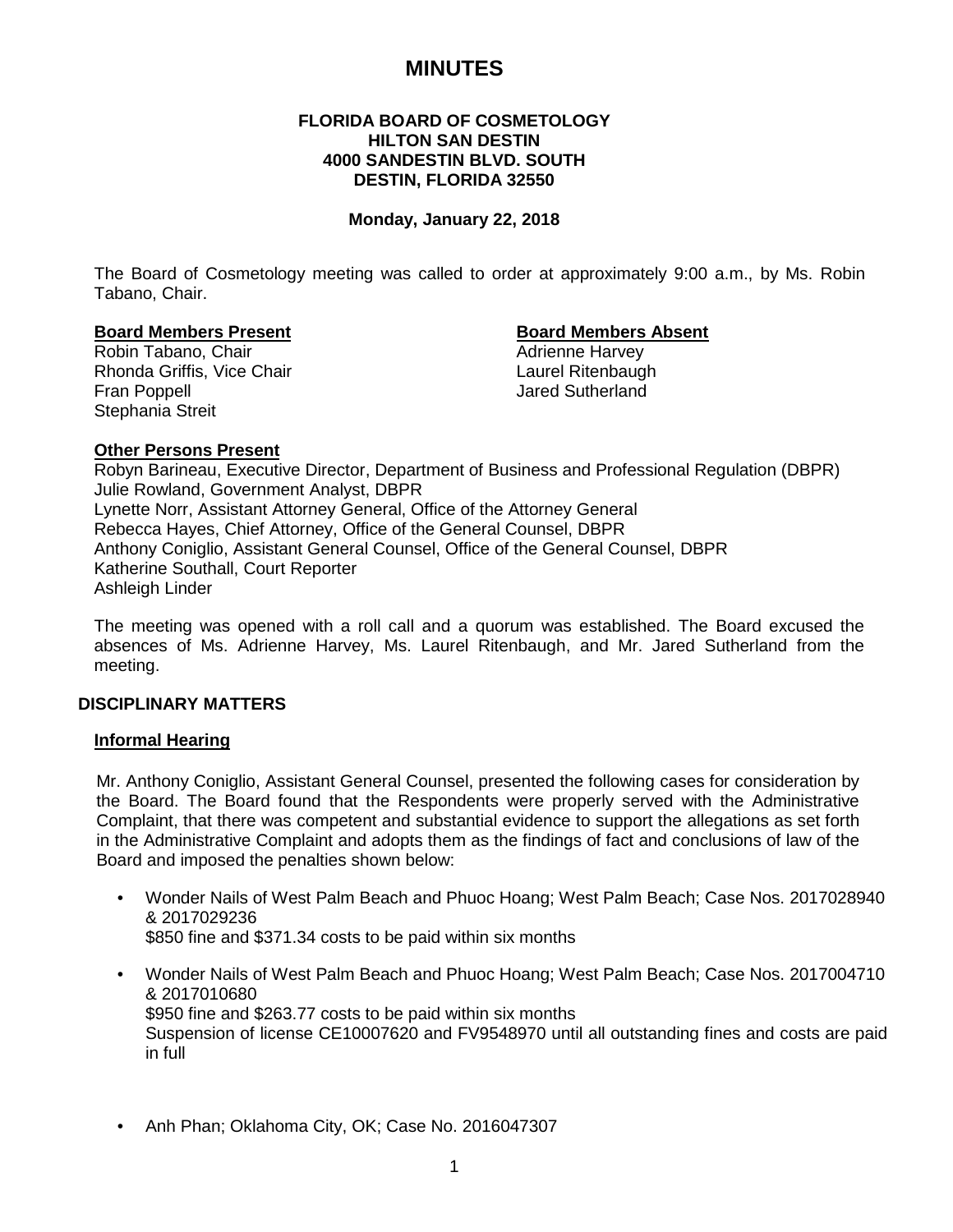\$118.43 costs only; Revocation of license FV9595204

- M3 Makeup; Orlando; Case No. 2016035726 \$50 fine and \$789.72 costs to be paid within six months
- Jerimiah Ashmore; Lakeland; Case No. 2017010714 \$500 fine and \$88.55 costs to be paid within six months
- Paige Smith; Jacksonville; Case No. 2016057334 \$500 fine and \$84.96 costs to be paid within six months
- Jennifer Hill; West Palm Beach; Case No. 2017027338 Mr. Coniglio requested that this case be pulled from the agenda
- Sandra Cabrera; Miami; Case No. 2017020248 \$250 fine and \$64.75 costs to be paid within six months
- Another Broken Nail; Panama City; Case No. 2017037564 \$500 fine and \$368.49 costs to be paid within six months Suspension of license CE10002847 for 14 days and until successful re-inspection
- All Stars Mobile Salon; Doral; Case No. 2017036045 \$200 fine and \$71.28 costs to be paid within six months
- V & Mi Nails & Spa and Sophie Che; Boca Raton; Case Nos. 2017039108 & 2017041682 \$500 fine and \$224.90 costs to be paid within six months Suspension of license FS678 for 14 days
- Boca Nail Bar and Thanh Nguyen; Coral Springs; Case Nos. 2017025831 & 2017040512 \$500 fine and \$230.89 costs to be paid within six months Suspension of license CE9999511 for 14 days and until successful re-inspection
- Organic Nail Bar and Teresa Tran; Delray Beach; Case Nos. 2017042721 & 2017048221 \$500 fine and \$358.67 costs to be paid within six months

## **Motion for Waiver of Rights and Final Order**

Mr. Coniglio presented the following cases for consideration by the Board. The Board found that the Respondents were properly served with the Administrative Complaint, the Respondents failed to respond within 21 days thereby waiving their right to elect a hearing in this matter, that the Board accept the allegations as stated in the Administrative Complaint and adopt them as the findings of fact and conclusions of law of the Board and imposed the penalties shown below:

- Tasmine Ballentine; Orlando; Case No. 2016029636 \$500 fine and \$352.93 costs to be paid within six months
- Jacqueline Barnes; Pembroke Pines; Case No. 2017009894 \$500 fine and \$81.50 costs to be paid within six months
- Octavia Barnes; Orlando; Case No. 2016057129 \$500 fine and \$207.53 costs to be paid within six months
- Elite Nails Spa and Mai Ho; Boynton Beach; Case Nos. 2017014175 & 2017017581 \$500 fine and \$259.55 costs to be paid within six months
- Nail Fetish and Yen Nguyen; Palm Springs; Case Nos. 2017013613 & 2017017569 \$500 fine and \$214.20 costs to be paid within six months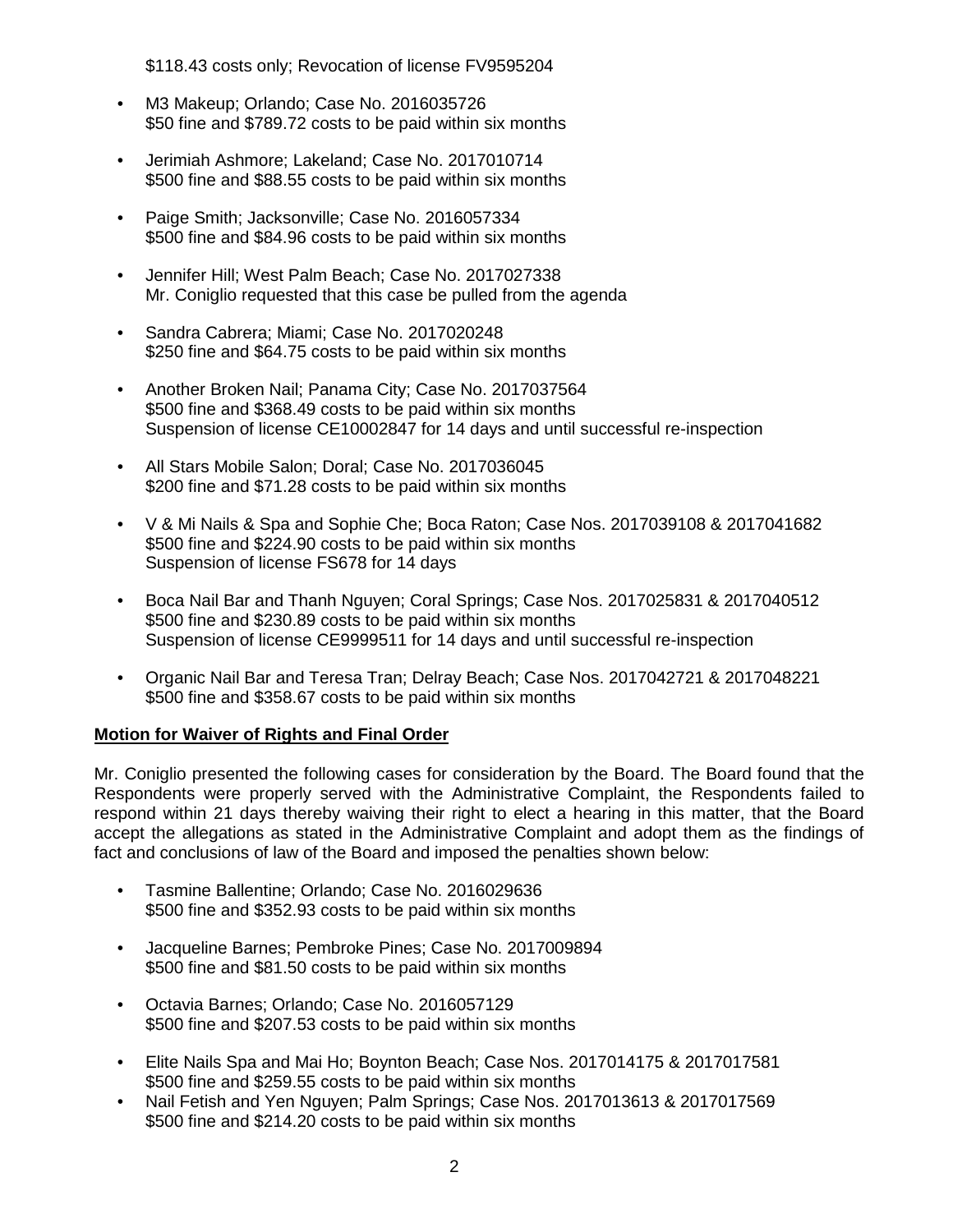- Fancy Nails and Tran Nhut; Crestview; Case Nos. 2017016209 & 2017040931 \$500 and \$196.34 costs to be paid within six months
- Le Sunrise Red Nails Spa and Hanh Le; Boca Raton; Case Nos. 2017025835 & 2017029230 \$500 fine and \$238.46 costs to be paid within six months
- Finesse Nails & Spa and Karen Le; Boca Raton; Case Nos. 2017024295 & 2017029227 \$500 fine and \$246.01 costs to be paid within six months
- Chancy Trinh; Tallahassee; Case No. 2017007109 \$500 fine and \$105.13 costs to be paid within six months Suspension of license FS880469 for 14 days
- LaBella Nail Spa and Vy Hoang; Boynton Beach; Case Nos. 2017037267 & 2017037807 \$500 fine and \$268.87 costs to be paid within six months
- Elite Styles; Miami; Case No. 2017035767 \$500 fine and \$41.49 costs to be paid within six months
- Spirit Nail & Foot & Linhui Cheng; West Palm Beach; Case Nos. 2017032628 & 2017034830 \$500 fine and \$219.42 costs to be paid within six months
- Dailenis Figueroa; Hialeah Gardens; Case No. 2017039123 \$57.44 costs only; Revocation of license FV9599184

## **Settlement Stipulation**

Mr. Coniglio presented the following cases for consideration by the Board. The Board moved to adopt the Stipulation of the parties as the Board's final action in this matter and incorporate it and all of its terms into a final order and imposed the penalties shown below:

- Pamper Me Nails and Thinh Tran; Delray Beach; Case Nos. 2017014305 & 2017021136 \$500 fine and \$229.32 costs to be paid within 30 days
- Semiramis Arno; Boca Raton; Case No. 2017015786 \$500 fine and \$94.01 costs to be paid within six months
- Nick's Barber Salon; Lake Worth; Case Nos. 2017023063 & 2017023610 \$300 fine and \$406.43 costs to be paid within six months
- Splendor Nails Spa and Lan Truong; Tamarac; Case Nos. 2017038560 & 2017040532 \$500 fine and \$224.90 costs to be paid within six months
- Star Nails; Boynton Beach; Case No. 2017038269 \$500 fine and \$129.78 costs to be paid within six months
- Roberto Rivera; Lehigh Acres; Case No. 2017028081 \$500 fine and \$69.92 costs to be paid within six months
- DN Nails and Susan Nguyen; Boynton Beach; Case Nos. 2017035004 & 2017039160 \$500 fine and \$210.56 costs to be paid within six months
- Hair & Nails and Vu Nguyen; Weeki Wachee; Case Nos. 2017019349 & 2017039698 \$500 fine and \$216.74 costs to be paid within six months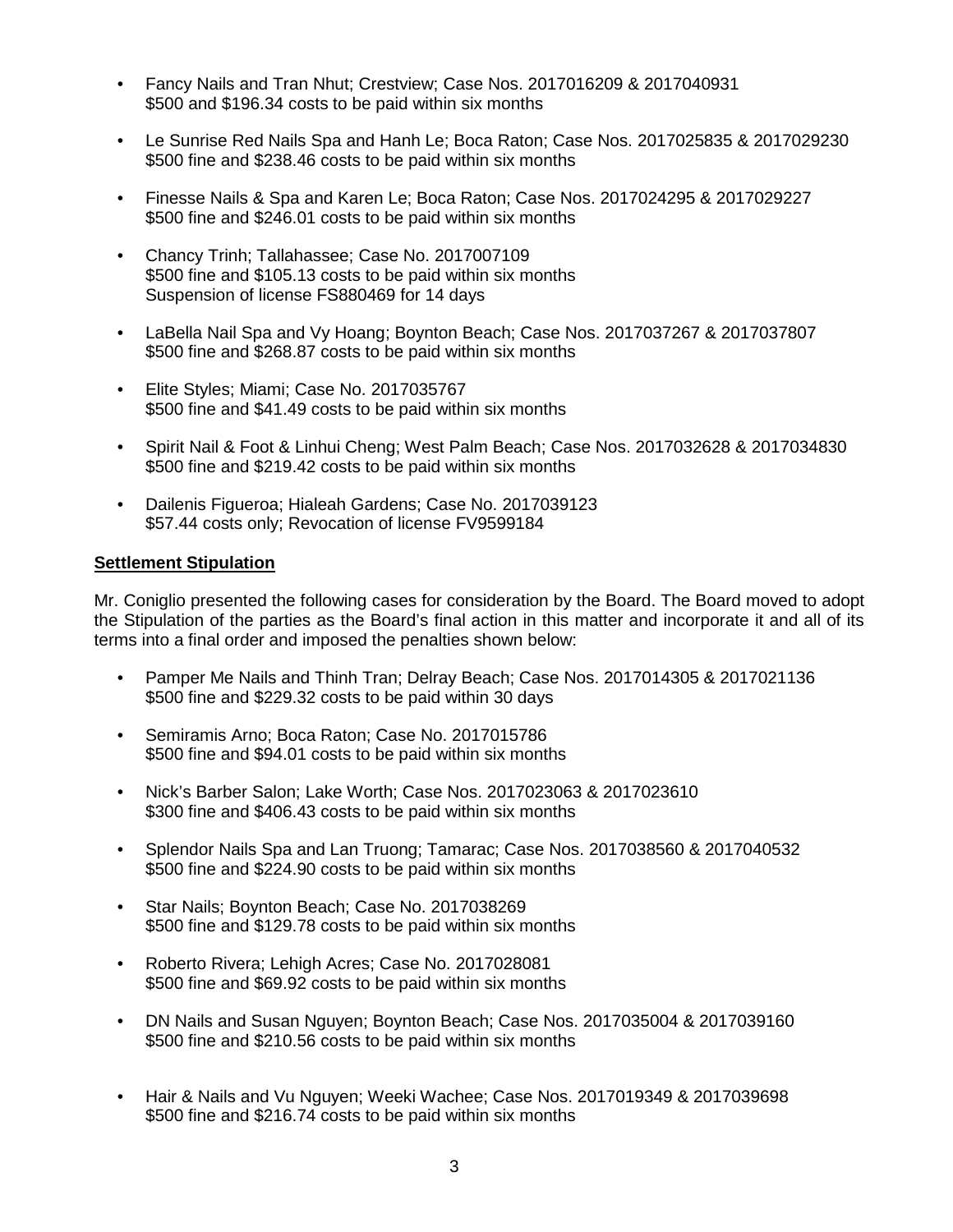• Jaden Nail Salon and Tri Nguyen; Delray Beach; Case Nos. 2017033707 & 2017042929 \$500 fine and \$201.44 costs to be paid within six months

## **Voluntary Relinquishment**

- Gladys Viltres; Miami; Case No. 2017037815 \$92.79 costs only; Voluntary relinquishment of license FV9599014
- Lidia Rodriguez; Hialeah; Case No. 2017039185 \$76.12 costs only: Voluntary relinquishment of license FV9601393
- Maria Lema; Hollywood; Case No. 2017037626 \$81.55 costs only; Voluntary relinquishment of license CL1263493
- Franciocis Montes; Doral; Case No. 2017037966 \$61.53 costs only; Voluntary relinquishment of license FS900513
- Yolanda Diaz; Miami; Case No. 2017038965 \$109.99 costs only; Voluntary relinquishment of license FV9599189
- Georgina Camacho; Miami; Case No. 2017038895 \$133.64 costs only; Voluntary relinquishment of license FV9598253
- Osman Delopez; Miami; Case No. 2017038989 \$121.87 costs only; Voluntary relinquishment of license FS900266
- Dayanara Cohen; Hialeah; Case No. 2017038883 \$117.10 costs only; Voluntary relinquishment of license FS898158
- Diana Gospodinov; Phoenix, AZ; 2017040975 \$31.45 costs only: Voluntary relinquishment of license FS901798
- Zev Rose; Ormond Beach; Case No. 2017038753 \$128.86 costs only; Voluntary relinquishment of license CL1231200
- Yamisleidy Diaz; Hialeah; Case No. 2017038967 \$76.12 costs only; Voluntary relinquishment of license FV9598916
- Neda Vallejo; Miramar; Case No. 2017036837 \$87.42 costs only; Voluntary relinquishment of license FV9597407
- Patra Smith; Wilton Manors; Case No. 2017036982 \$79.09 costs only; Voluntary relinquishment of license FS901569
- Sandra Quintero; Miami; Case No. 2017040963 \$108.10 costs only; Voluntary relinquishment of license FS897807
- Visnu Gomez; Doral; Case No. 2017039114 \$79.51 costs only; Voluntary relinquishment of license FS899957
- Lissbet Hernandez; Miami; Case No. 2017039139 \$32.24 costs only; Voluntary relinquishment of license FS897888

## **Department Attorney Report**

Mr. Coniglio informed the Board that as of January 5, 2018, there were 327 open cosmetology cases in the legal section.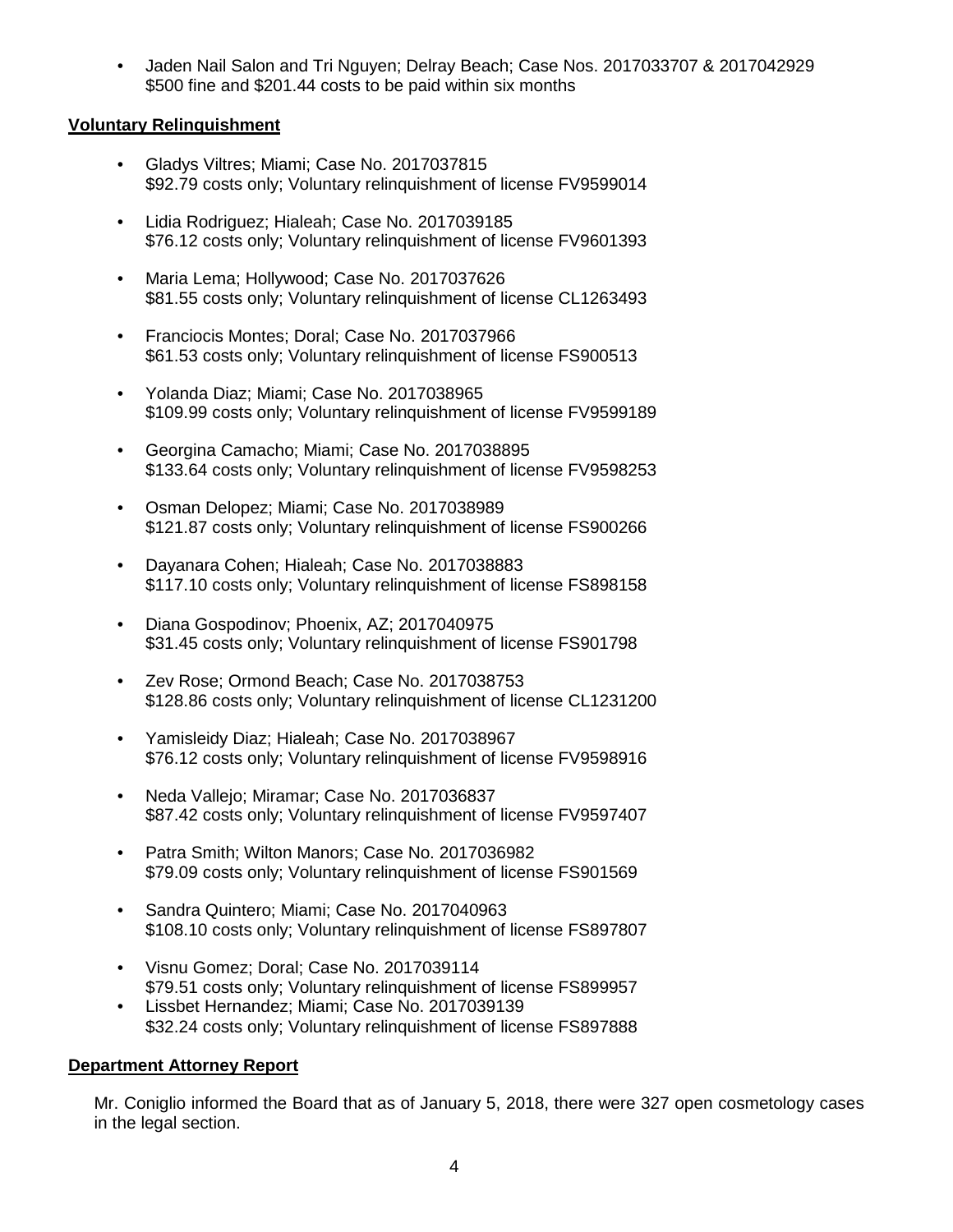## **Hair Braiding Courses**

## **Informal Hearing**

#### Charmed Beauty Salon – Classroom

Ms. Chante Haynes was present for the meeting and was sworn in by Ms. Katherine Southall, Court Reporter. Ms. Robyn Barineau, Executive Director, noted that the course was denied at the October 16, 2017, Board meeting, based on the course content being outside the scope of practice of a hair braiding registration, incorrect references, outdated references, and vulgar language. After review, the Board approved the course with the following contingencies: correct grammatical errors, update laws and rules references, and strike vulgar language. The corrections must be submitted to the Executive Director within 30 days of the date of the order for approval.

#### Synergy Entertainment – Internet

The Board tabled the application until the April 15, 2018, Board Meeting.

#### **Initial Review**

#### Prestige Health & Beauty – Correspondence

After review, the Board moved to deny the course based on the course content being outside the scope of practice of a hair braiding registration, outdated references, and incorrect disinfection procedures.

#### Orange Technical College Westside Campus – Classroom

After review, the Board moved to deny the course based on the course content being outside the scope of practice of a hair braiding registration, grammatical errors, outdated references, and incorrect references.

#### Building Braider's Academy – Classroom

After review, the Board moved to deny the course based on the course content being outside the scope of practice of a hair braiding registration, and grammatical errors.

#### Infinite Beauty and Beyond – Classroom

Ms. Ashleigh Linder was present for the meeting and was sworn in by the Court Reporter. After review, the Board approved the course with the following contingencies: strike references to "MSDS" and replace with "SDS", correct grammatical errors, and strike references to manicures and pedicures. The corrections must be submitted to the Executive Director within 30 days of the date of the order for approval.

#### Ki'Ute Braids and Blades – Classroom

After review, the Board moved to deny the course based on the course content being outside the scope of practice of a hair braiding registration, incorrect disinfection procedures, and incorrect references.

#### Ross Beauty Academy – Internet

After review, the Board moved to deny the course based on the course content being outside the scope of practice of a hair braiding registration, outdated references, and incorrect references.

## Jacksonville Braiding Academy – Classroom

After review, the Board moved to deny the course based on the course content being outside the scope of practice of a hair braiding registration, outdated references, and incomplete references.

#### **Hair Wrapping Courses**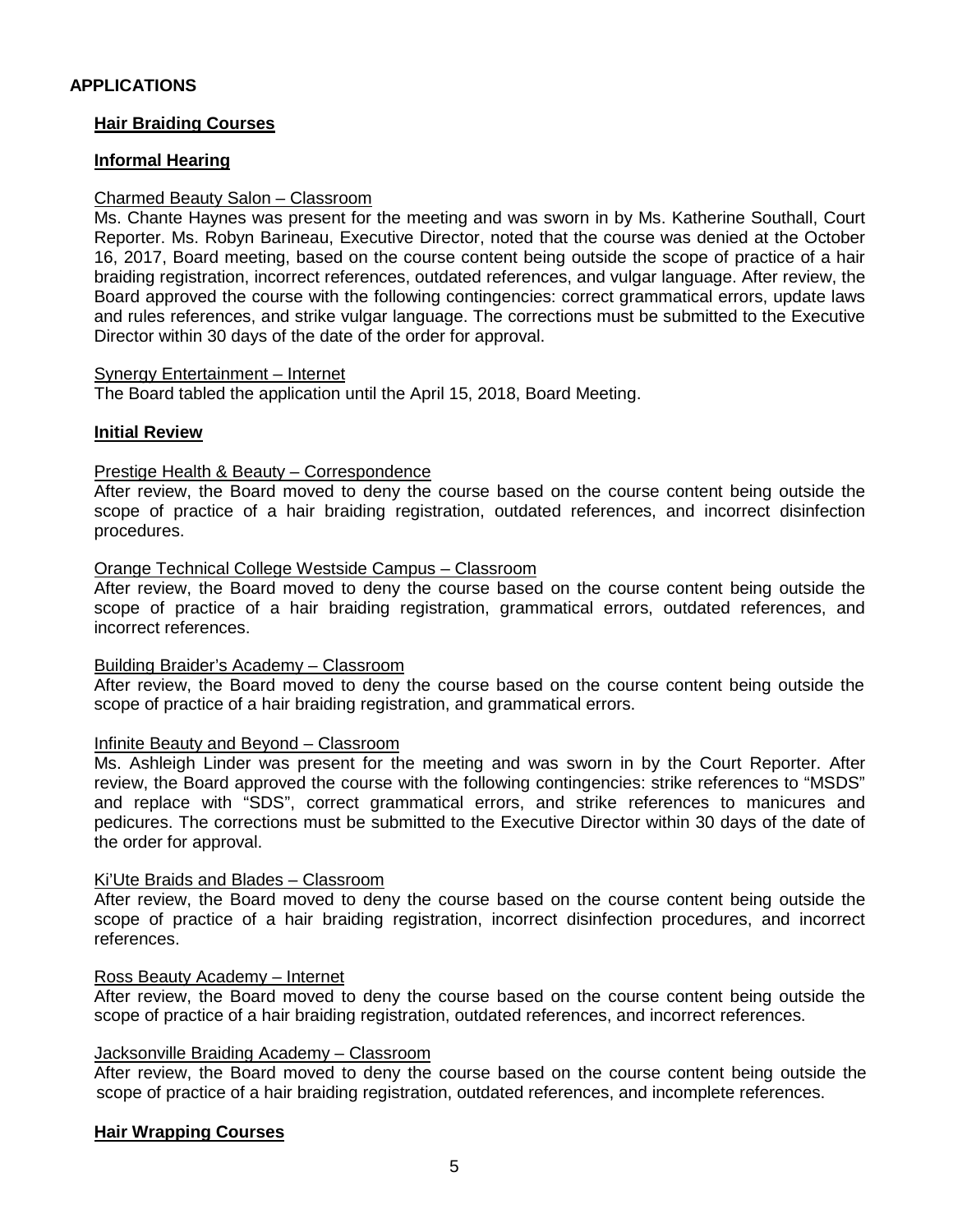## **Informal Hearing**

#### Synergy Entertainment – Internet

The Board tabled the application until the April 15, 2018, Board Meeting.

#### Ross Beauty Academy – Internet

After review, the Board moved to deny the course based on the course being outside the scope of practice of a hair wrapping registration, outdated references, and incorrect references.

## **Body Wrapping Courses**

#### Ross Beauty Academy – Internet

After review, the Board moved to deny the course based on the course content being outside the scope of practice of a body wrapping registration, outdated references, and incorrect references.

## **Continuing Education Courses**

## Monique Cosmetique – Lash & Brow Enhancements 4 Hour Internet

After review, the Board moved to approve the course with the following contingency: renumber steps under "prepare the client" and "curling rods". The corrections must be submitted to the Executive Director within 30 days of the date of the order for approval.

#### Monique Cosmetique – Basic Facial Refresher 4 Hour Internet

After review, the Board moved to approve the course with the following contingencies: strike references to "feet and massage", and correct grammatical errors. The corrections must be submitted to the Executive Director within 30 days of the date of the order for approval.

#### Monique Cosmetique – Designing the Perfect Brow 4 Hour Internet

After review, the Board moved to approve the course with the following contingency: correct grammatical errors. The corrections must be submitted to the Executive Director within 30 days of the date of the order for approval.

#### Monique Cosmetique – Basic Makeup Application 4 Hour Internet

After review, the Board moved to approve the course with the following contingency: correct grammatical errors. The corrections must be submitted to the Executive Director within 30 days of the date of the order for approval.

#### Monique Cosmetique – Waxing Refresher 4 Hour Internet

After review, the Board moved to deny the course based on grammatical errors, and incorrect references.

#### Monique Cosmetique – Airbrush Makeup Techniques 4 Hour Internet

After review, the Board moved to approve the course with the following contingency: correct grammatical errors. The corrections must be submitted to the Executive Director within 30 days of the date of the order for approval.

#### Monique Cosmetique – Brazilian Waxing Techniques 4 Hour Internet

After review, the Board moved to deny the course based on grammatical errors.

## Monique Cosmetique – Environmental Issues 1 Hour Classroom

After review, the Board moved to approve the course with the following contingency: strike references to "MSDS" and replace with "SDS". The correction must be submitted to the Executive Director within 30 days of the date of the order for approval.

Monique Cosmetique – Worker's Compensation 1 Hour Classroom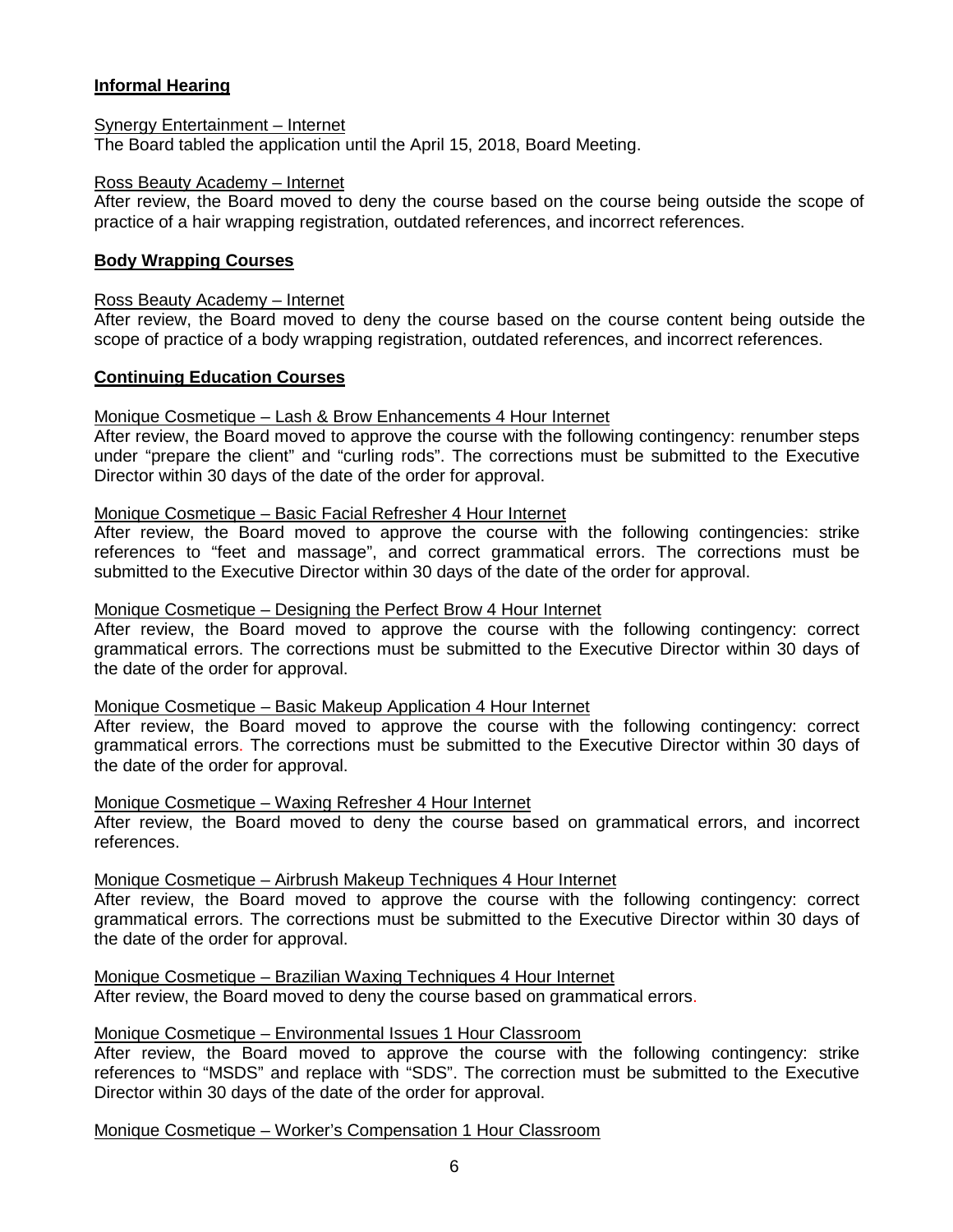After review, the Board moved to approve the course.

## Monique Cosmetique – Cosmetology Laws & Rules 2 Hour Classroom

After review, the Board moved to approve the course with the following contingency: strike references to "salons shall be inspected at least twice a year" and replace with "salons shall be inspected at least biennially". The correction must be submitted to the Executive Director within 30 days of the date of the order for approval.

Monique Cosmetique – Ergonomics for the Beauty Professional 4 Hour Classroom After review, the Board moved to approve the course.

Monique Cosmetique – Ergonomics for the Beauty Professional 4 Hour Internet After review, the Board moved to approve the course.

## Monique Cosmetique – Sugaring 4 Hour Internet

After review, the Board moved to approve the course with the following contingency: correct grammatical errors. The corrections must be submitted to the Executive Director within 30 days of the date of the order for approval.

## Monique Cosmetique – Threading Techniques 4 Hour Internet

After review, the Board moved to approve the course with the following contingency: correct grammatical errors. The corrections must be submitted to the Executive Director within 30 days of the date of the order for approval.

## Monique Cosmetique – Sanitation & Sterilization 3 Hour Classroom

After review, the Board moved to approve the course with the following contingency: strike "nail clippers, scissors and other tools that come into contact with blood or bodily fluids require sterilization" and replace with "nail clippers, scissors and other tools that come into contact with blood or bodily fluids require proper disinfection". The correction must be submitted to the Executive Director within 30 days of the date of the order for approval.

## Monique Cosmetique – Chemical Makeup 2 Hour Classroom

After review, the Board moved to approve the course.

## Monique Cosmetique – HIV/AIDS 2 Hour Classroom

After review, the Board moved to approve the course with the following contingency: strike reference to "HIV jumping from apes to humans" in the course materials. The correction must be submitted to the Executive Director within 30 days of the date of the order for approval.

#### Monique Cosmetique – OSHA 1 Hour Classroom

After review, the Board moved to approve the course with the following contingency: strike references to "MSDS" and replace with "SDS". The correction must be submitted to the Executive Director within 30 days of the date of the order for approval.

Sesderma USA – Introduction to Skin Pathologies: Hyperpigmentation 4 Hour Classroom

After review, the Board moved to deny the course based on the course content being outside the scope of practice of Board of Cosmetology licensees.

## Aaron Classes – Continuing Education Course 16 Hour Internet

After review, the Board moved to deny the course based on the course content being outside the scope of practice of Board of Cosmetology licensees.

Martell Beauty – Eyelash Extensions 8 Hour Classroom

After review, the Board moved to deny the course based on the course content being outside the scope of practice of Board of Cosmetology licensees.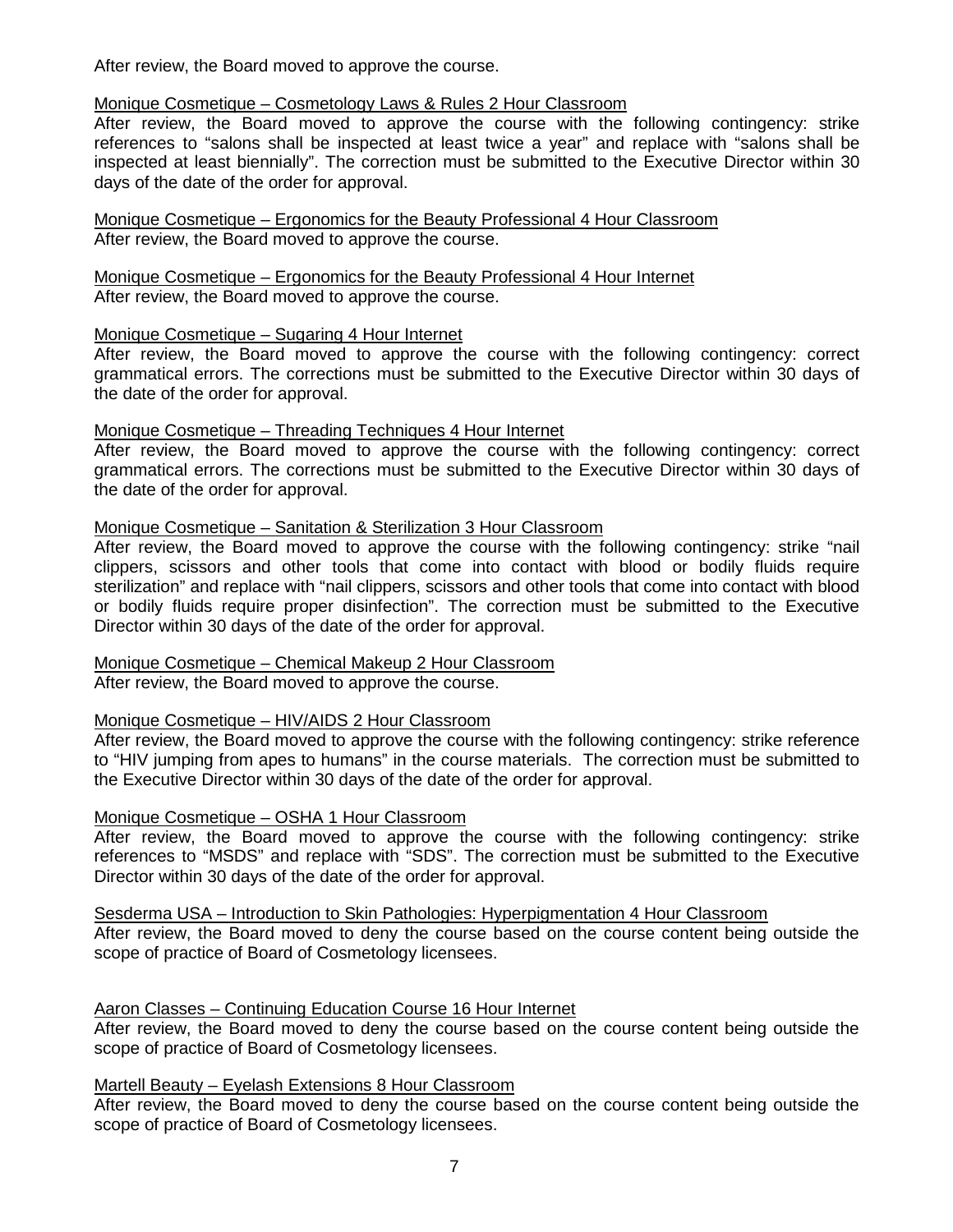## Continuingcosmetology.com – Florida HIV/AIDS 2 Hour Internet

After review, the Board moved to approve the course with the following contingency: strike vulgar references. The corrections must be submitted to the Executive Director within 30 days of the date of the order for approval.

ContinuingCosmetology.com – Continuing Education 16 Hour Internet

After review, the Board moved to approve the course with the following contingency: strike vulgar references. The corrections must be submitted to the Executive Director within 30 days of the date of the order for approval.

Aaron Classes – HIV/AIDS Course 2 Hour Internet After review, the Board moved to approve the course.

Fairy Hair – Intro to Microlinks, Fusion and Tape-in Extensions – 8 Hour Classroom After review, the Board moved to deny the course based on the course content being product driven.

Cloud Nine Beauty School – Cosmetology Continuing Education 16 Hour Internet After review, the Board moved to deny the course based on outdated references, and incorrect references.

## **Initial HIV/AIDS Courses**

#### **Initial Review**

Aaron Classes – Internet After review, the Board moved to approve the course.

Ross Beauty Academy – Internet After review, the Board moved to approve the course.

## Advanced Massage Techniques – Internet

After review, the Board moved to approve the course.

#### **OTHER BUSINESS**

#### **Executive Director Report**

Financial Report for Period Ending September 2017

Ms. Barineau reported that the balance in the Board's operating account as of September 30, 2017, was over \$6.9 million, and the balance in their unlicensed activity account was over \$3.3 million for the same period.

## **Correspondence**

Complaints and Investigative Statistics – July 2017 – November 2017 Ms. Barineau informed the Board that the Complaints and Investigative Statistics Report was included in the agenda for informational purposes.

Cosmetology Examination Summary – January 2017 – November 2017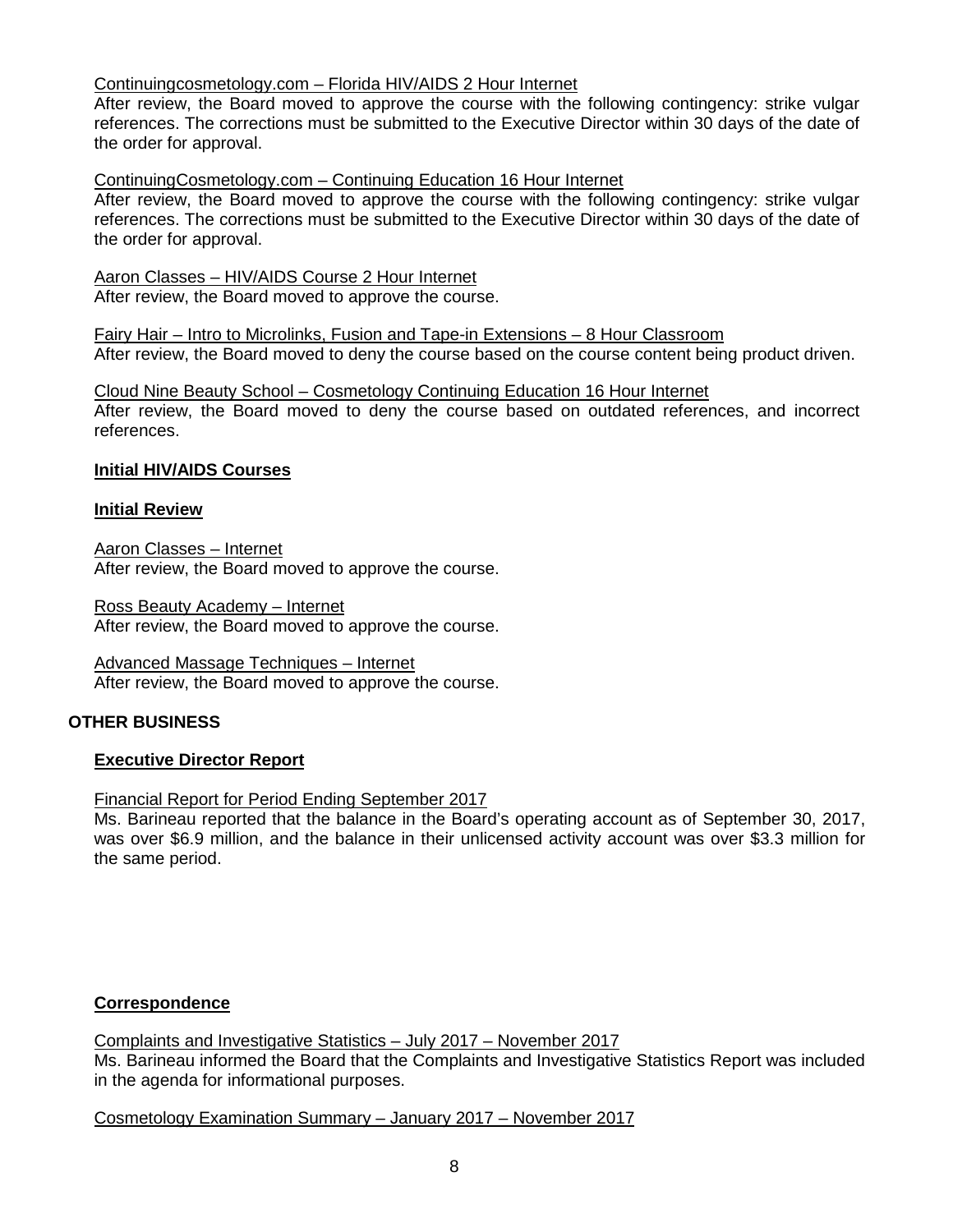Ms. Barineau informed the Board that the Cosmetology Examination Summary was included in the agenda for informational purposes.

## **Dates and Locations of Future Meetings**

April 16-17, 2018 – Altamonte Springs July 16-17, 2018 – Lake Mary October 8-9, 2018 – Daytona Beach January 14-15, 2019 – Destin

## **ADJOURNMENT**

There being no further business, the meeting was adjourned at approximately 1:00 p.m.

## **Tuesday, January 23, 2018**

The Board of Cosmetology meeting was called to order at approximately 9:00 a.m., by Chair Tabano.

## **Board Members Present Board Members Absent**

Robin Tabano, Chair **Adrienne Harvey Adrienne Harvey** Rhonda Griffis, Vice Chair **Laurel Ritenbaugh** Laurel Ritenbaugh Fran Poppell **Fran Poppell Jared Sutherland** Stephania Streit

#### **Other Persons Present**

Robyn Barineau, Executive Director, Department of Business and Professional Regulation (DBPR) Julie Rowland, Government Analyst, DBPR Lynette Norr, Assistant Attorney General, Office of the Attorney General Anthony Coniglio, Assistant General Counsel, Office of the General Counsel, DBPR Rebecca Hayes, Chief Attorney, Office of the General Counsel, DBPR Katherine Southall, Court Reporter Candace McArthur Thomas Castiglia Jessie Clark

The meeting was opened with a roll call and a quorum was established.

## **APPROVAL OF MINUTES**

The Board approved the minutes from the December 13, 2017, Board meeting.

## **APPLICATIONS**

#### **Licensure Applications**

## **Informal Hearing**

Charlotte Monjah